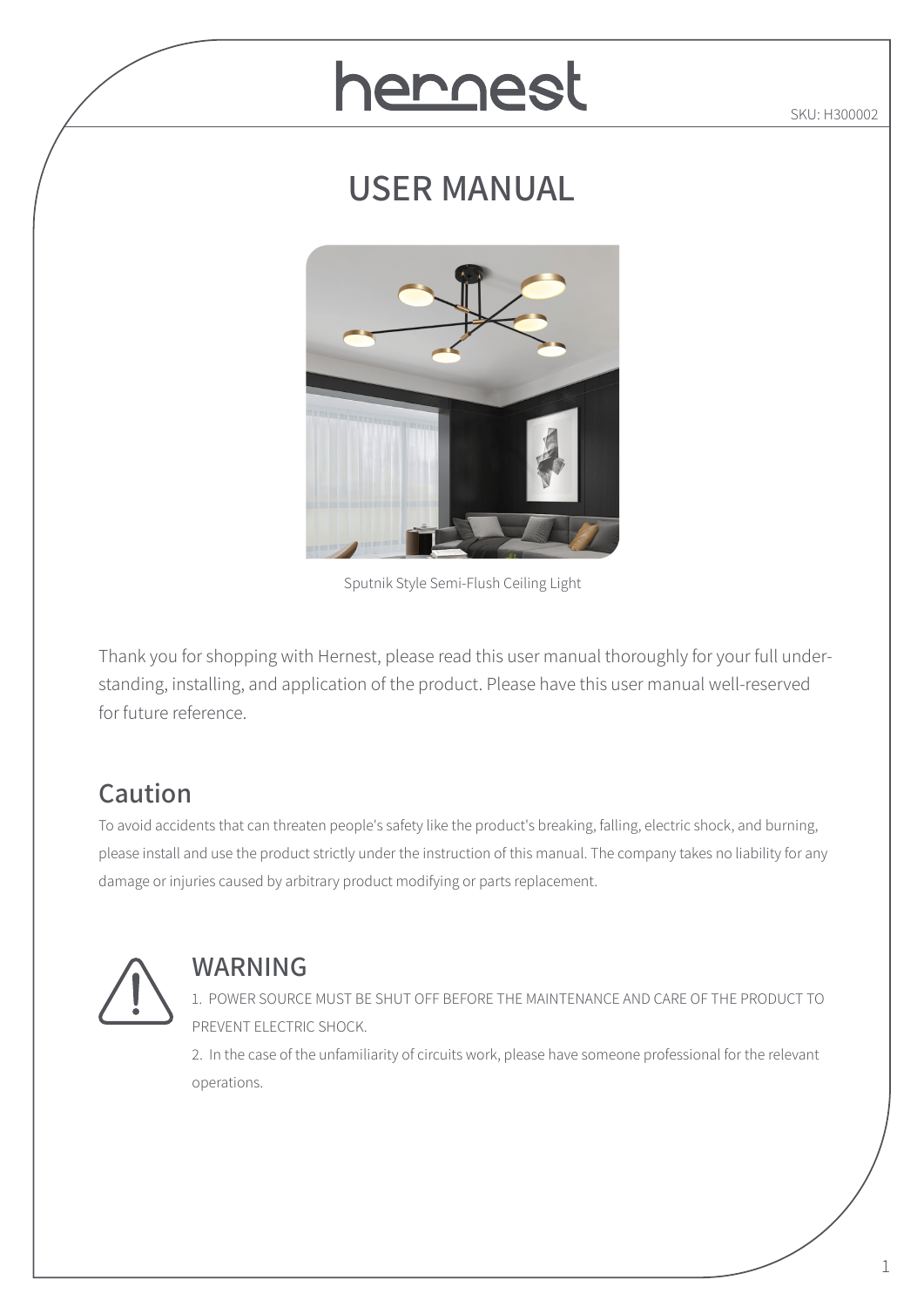#### **Technical Parameter**

Product model: H300002 Source of light: LED Product size: 1200mm(47.2") Light bulb base code: SMD LED Maximum wattage per bulb: 80W

#### **Safety Rules**

- Never use a power source that exceeds the product's rated voltage range
- Never install the lighting on a tilted or unstable wall surface.
- Never install the lighting in a place that is above a strong source of heat or moisture. (Do not install it above a stove, gas supply, exhaust pipe, or similar condition to avoid damage)
- Never install the lighting with other appliances in series circuits or parallel circuits with a dimmer.
- Have someone professional in electric work do the checking and repairing for the lighting. ( Danger is likely to occur for non-experts)
- When the lighting shows anomalies, cut the power quickly and contact the seller(corresponding model No. is needed for repairs, which can be referred to on the main lighting body)
- If the exterior flexible-cable or soft wire is damaged, please seek a replacement from the manufacturer, service agent, or someone equally eligible in case of danger.

### **Installation Steps**

1. Insert the plastic anchor into the ceiling surface, and align the screw to the plastic anchor and tighten the hanging board to the surface.

2. lift the light and connect the wire, then align the hole on the lighting's box to the hole on the hanging board, and tighten them with screw.

3. Turn on the switch to let the light emitted, finishing the installation.

#### **Maintenance & Care**

To keep the product functioning safely and efficiently, please clean and check the light periodically(once every 6 months); To clean the light, please shut off the power source and clean it with a piece of soft cloth. Avoid using any other detergents, which can cause damage or discoloration.